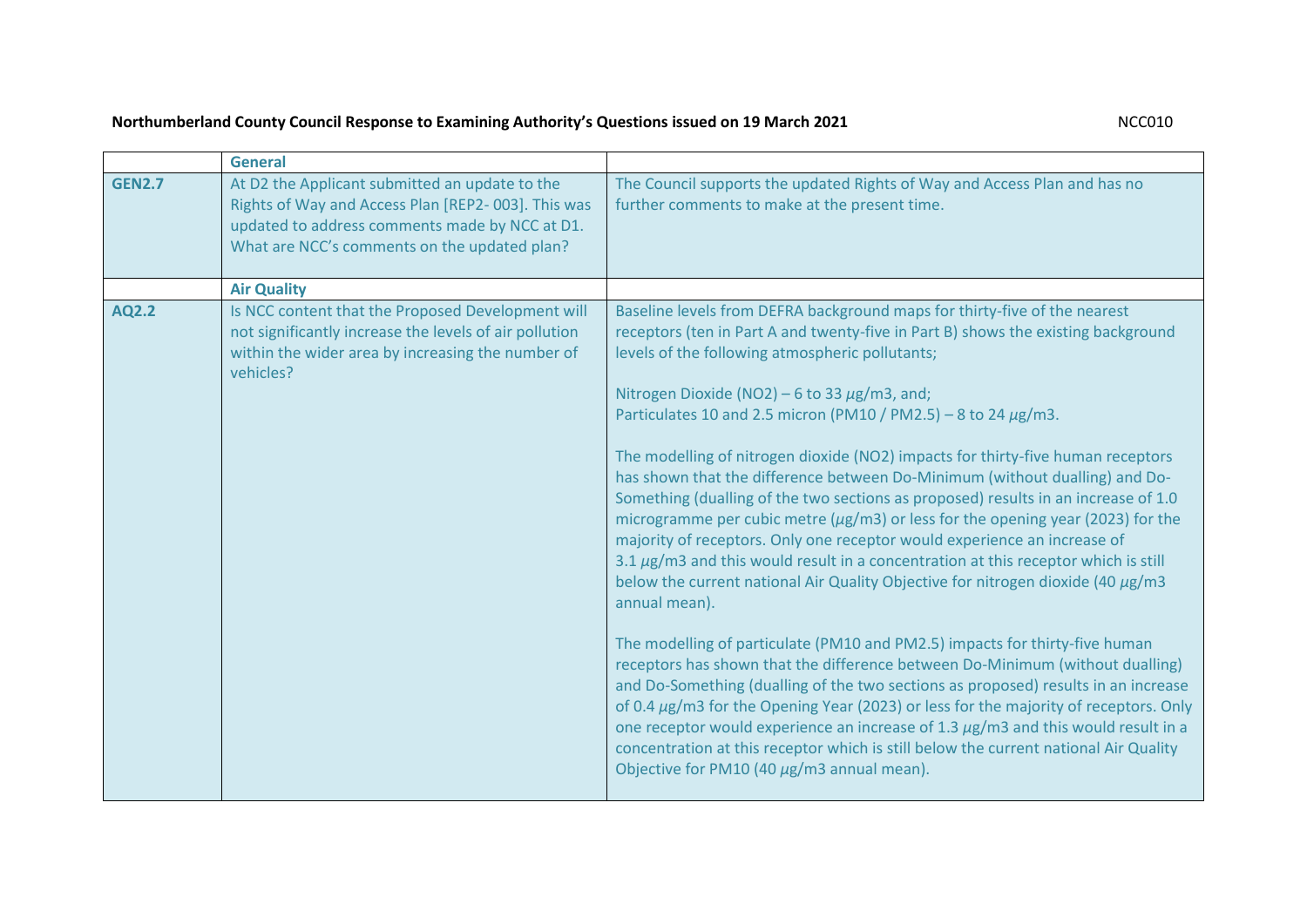|  | Whilst the transmittance of small particulates occurs differently from the<br>dispersion and dilution of gaseous pollutants, the DEFRA nitrogen dioxide fall off<br>calculator gives some indication as to the fate of exhaust pipe pollutants with<br>distance from the source:                                                                                                                                                                                                                                                                                  |
|--|-------------------------------------------------------------------------------------------------------------------------------------------------------------------------------------------------------------------------------------------------------------------------------------------------------------------------------------------------------------------------------------------------------------------------------------------------------------------------------------------------------------------------------------------------------------------|
|  | https://laqm.defra.gov.uk/tools-monitoring-data/no2-falloff.html                                                                                                                                                                                                                                                                                                                                                                                                                                                                                                  |
|  | This is support by a report from Air Quality Consultants Ltd for DEFRA (NO2<br>Concentrations and Distance from Roads, 2008).                                                                                                                                                                                                                                                                                                                                                                                                                                     |
|  | For a worst-case scenario for nitrogen dioxide and using the highest background<br>level of 33.3 µg/m3 and a roadside (three metres from kerb) NO2 level of<br>40 $\mu$ g/m3, the fall-off calculation predicts 36.6 $\mu$ g/m3 at twenty metres from the<br>road.                                                                                                                                                                                                                                                                                                |
|  | The predictions show that there will be a net reduction in emissions by 2038, even<br>with an increase in AADT because of a "natural" replacement of older, higher<br>emission vehicles over this time.                                                                                                                                                                                                                                                                                                                                                           |
|  | As an exercise in confirming the number of existing and future receptors, the Public<br>Health Protection Unit considered all receptors where a façade of dwellings (or<br>gardens) fell within a 45-50 metre buffer from carriageway (Part A and B).<br>This was an indicative assessment of receptor impacts and assuming a single<br>carriageway road width of 5 metres and 10 metres for a dual carriageway, we<br>counted the properties at 45 and 55 metres or less from the centre-point of the<br>existing and proposed sections of the A1 to be dualled. |
|  | The 45 and 55 metres is the distance at which the NO2 fall-off model predicts a 50<br>per cent reduction in NO2 at approximately 45 metres from the carriageway.<br>Although the fall-off calculation can be done beyond 20 metres from the roadside<br>the calculation prediction is less certain.                                                                                                                                                                                                                                                               |
|  | The result of that count of receptors within 45 metres of the edge of the existing                                                                                                                                                                                                                                                                                                                                                                                                                                                                                |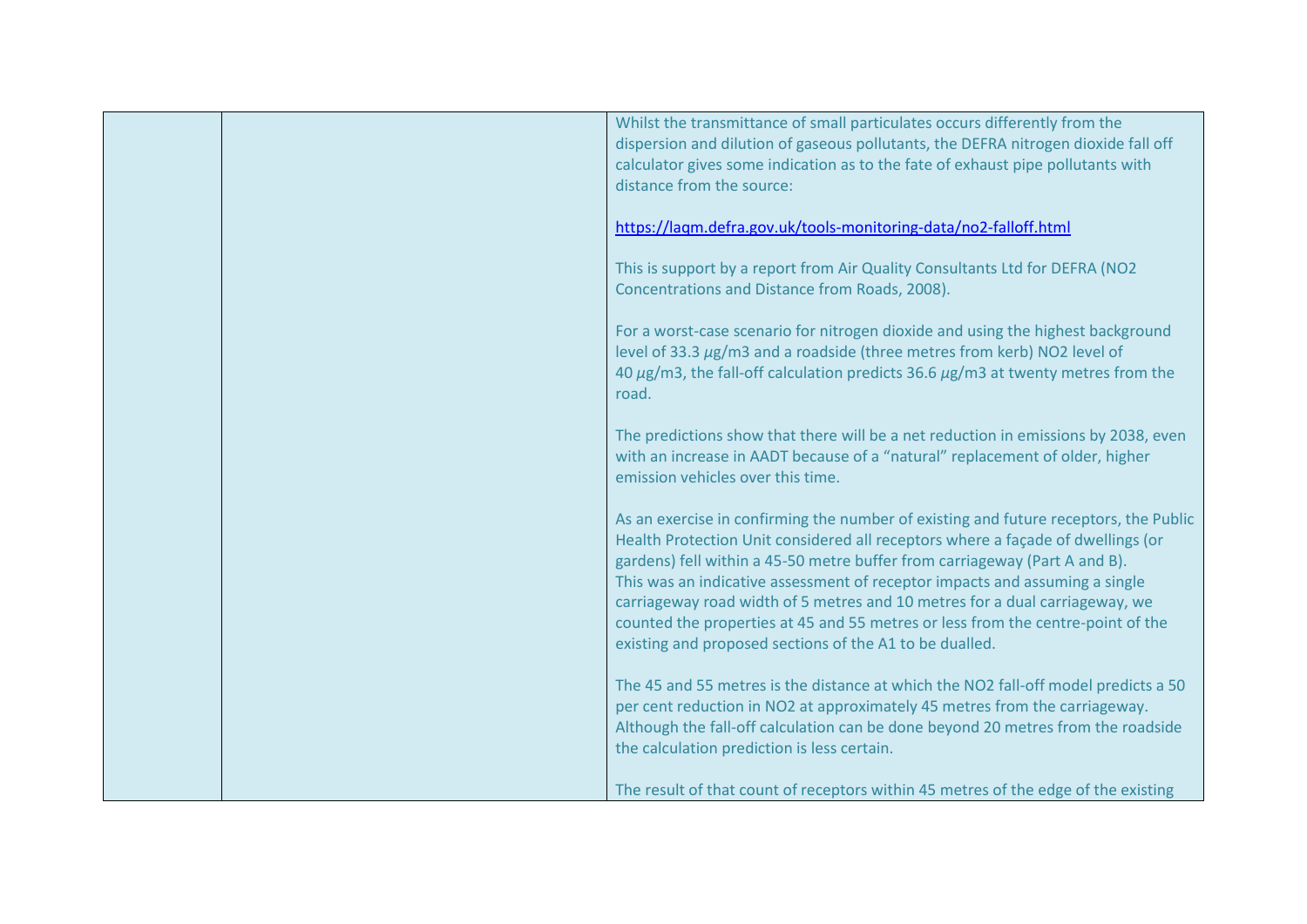|               |                                                                                                                                                                                                                                                                                                                                                                                                                                                                                               | and proposed carriageway was; for Part A of the scheme there would be a<br>reduction from twenty-four (three commercial) to nine receptors (zero<br>commercial) and Part B there would be a reduction from seven to six residential<br>receptors (with the compulsory purchase and demolition of the one dwelling at<br>Charlton Mires).<br>The net benefits of the removal of sixteen receptors for the current situation<br>should be seen as a positive for the scheme, especially in Part A of the scheme.<br>In conclusion, the predicted air quality impacts from the operation of the dualled<br>sections at receptors are minimal and do not cause any exceedance of the national<br>Air Quality Objectives for nitrogen dioxide or particulates at the identified<br>receptors. Impacts further afield would not be expected as gaseous and particulate<br>pollutants disperse, dilute and settle out from the atmosphere. |
|---------------|-----------------------------------------------------------------------------------------------------------------------------------------------------------------------------------------------------------------------------------------------------------------------------------------------------------------------------------------------------------------------------------------------------------------------------------------------------------------------------------------------|-------------------------------------------------------------------------------------------------------------------------------------------------------------------------------------------------------------------------------------------------------------------------------------------------------------------------------------------------------------------------------------------------------------------------------------------------------------------------------------------------------------------------------------------------------------------------------------------------------------------------------------------------------------------------------------------------------------------------------------------------------------------------------------------------------------------------------------------------------------------------------------------------------------------------------------|
| <b>BIO2.4</b> | <b>Biodiversity &amp; Habitats Regulation</b><br>The Applicant submitted an Updated Biodiversity Air<br>Quality Assessment at D3 [REP3-010]. NE is asked to<br>comment on the report generally and particularly in<br>respect of the impacts on the River Coquet and<br>Coquet Valley Woodlands SSSI. Are NE's concerns<br>resolved and if not, what are the consequences?<br>NCC is also asked to comment on the findings of the<br>report                                                   | This issue remains under review and a response will be provided at Deadline 6.                                                                                                                                                                                                                                                                                                                                                                                                                                                                                                                                                                                                                                                                                                                                                                                                                                                      |
| <b>BIO2.5</b> | In its LIR [REP1-071] NCC stated (paragraph 5.48)<br>that it was considered far from clear that the loss of<br>ancient woodland was being addressed satisfactorily<br>from a spatial point of view in terms of the wording<br>of Policies ENV1 and QOP 4 in the emerging<br>Northumberland Local Plan. It was recognised by<br>NCC that while the policies cannot be given full<br>weight, neither of the parts quoted is the subject of<br>significant outstanding objections. The Applicant | This issue remains under review and a response will be provided at Deadline 6.                                                                                                                                                                                                                                                                                                                                                                                                                                                                                                                                                                                                                                                                                                                                                                                                                                                      |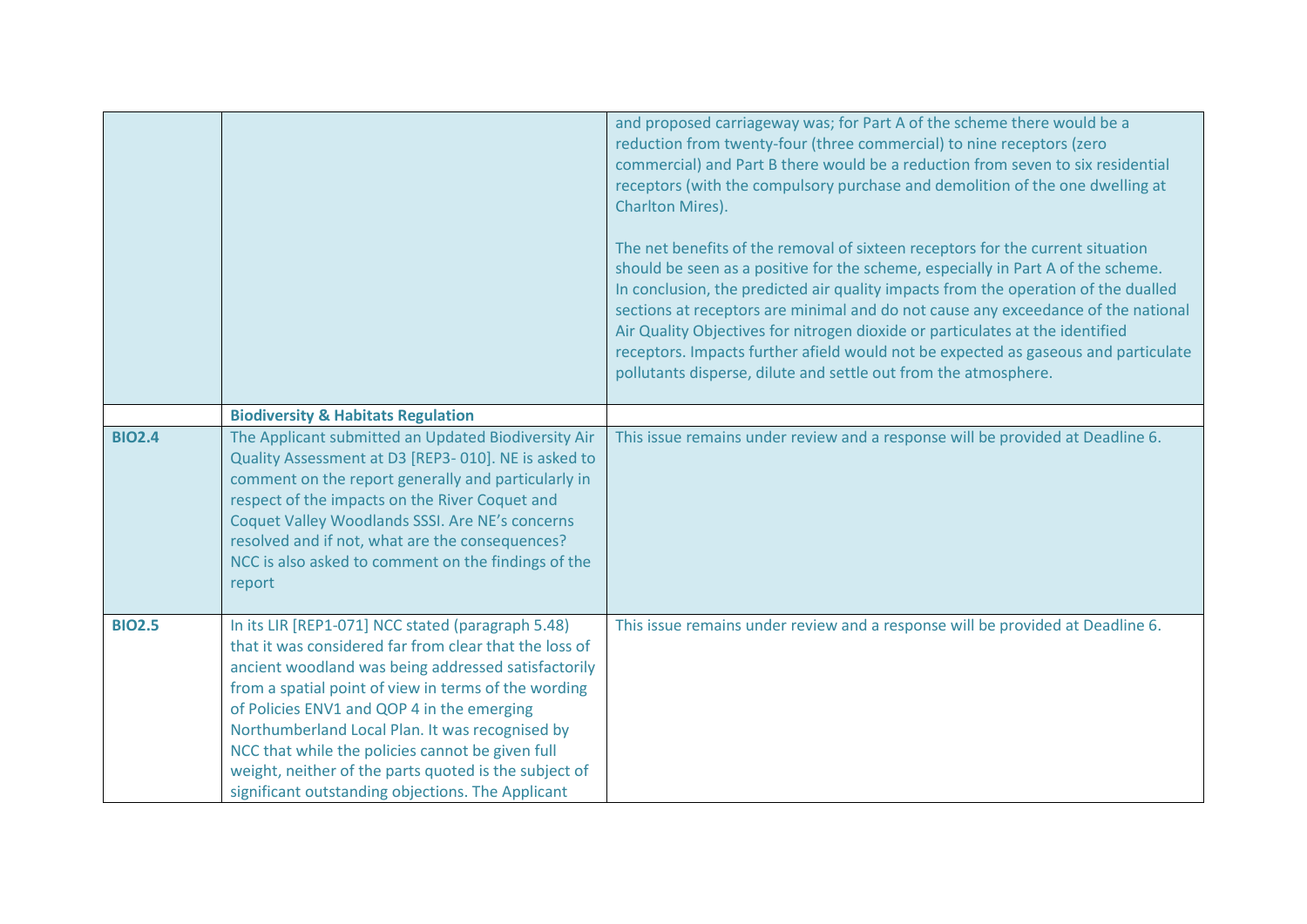|               | responded to the LIR at D3 [REP3-025]. NCC is asked<br>to comment on the Applicant's response within the<br>context of NCC's statement that the overall ancient<br>woodland strategy is welcomed (LIR 6.7.10).                                                                                                                                                                                                                                                                                                                                                                                       |                                                                                                                                                                                                                                                                                                                                                                                                                                                                                                                                                                                                                                                                                                                                                                                                                                                                                                                                                                                                                                                                                                                                                                                                              |
|---------------|------------------------------------------------------------------------------------------------------------------------------------------------------------------------------------------------------------------------------------------------------------------------------------------------------------------------------------------------------------------------------------------------------------------------------------------------------------------------------------------------------------------------------------------------------------------------------------------------------|--------------------------------------------------------------------------------------------------------------------------------------------------------------------------------------------------------------------------------------------------------------------------------------------------------------------------------------------------------------------------------------------------------------------------------------------------------------------------------------------------------------------------------------------------------------------------------------------------------------------------------------------------------------------------------------------------------------------------------------------------------------------------------------------------------------------------------------------------------------------------------------------------------------------------------------------------------------------------------------------------------------------------------------------------------------------------------------------------------------------------------------------------------------------------------------------------------------|
| <b>BIO2.6</b> | The Applicant's Comments on the LIR [REP3-025]<br>responding to paragraph 6.7.1 of the LIR indicate<br>that the Applicant has issued additional assessment<br>information comprising Updated HRA Reports [REP1-<br>012 and REP1-013 ] and HRA Addendum Report<br>[REP1-043]; Biodiversity No Net Loss Assessment for<br>the Scheme [REP2-009]; Annex $A -$ Approach to the<br>Assessment of Losses and Gains of Watercourse<br>[REP2-010]; and Updated Biodiversity Air Quality<br>DMRB Sensitivity Assessment [REP3-010]. NCC has<br>not yet commented on these documents and is<br>asked to do so. | This issue remains under review and a response will be provided at Deadline 6.                                                                                                                                                                                                                                                                                                                                                                                                                                                                                                                                                                                                                                                                                                                                                                                                                                                                                                                                                                                                                                                                                                                               |
|               | <b>Draft DCO</b>                                                                                                                                                                                                                                                                                                                                                                                                                                                                                                                                                                                     |                                                                                                                                                                                                                                                                                                                                                                                                                                                                                                                                                                                                                                                                                                                                                                                                                                                                                                                                                                                                                                                                                                                                                                                                              |
| <b>DCO2.3</b> | The Applicant's Comments on Responses to ExQ1 -<br>Appendix A PRoW Response [REP2-021] provides<br>comments on NCC's response to DCO.1.44 and<br>specifically proposed changes to Schedules 3 & 4 of<br>the dDCO. Can NCC confirm that it is content with<br>the proposed changes to Schedules 3 & 4 of the<br>dDCO?                                                                                                                                                                                                                                                                                 | SCHEDULE 3 - PART2: The current dDCO has inconsistencies in relation to the<br>southern extent of the de-trunked section of the A1 at Priest's Bridge over that<br>which has been agreed between the applicant and NCC in so far that maintenance<br>responsibly of the bridge over the River Lyne would not transfer to NCC. An e-mail<br>detailing this was sent to the applicant on 23rd March 2021 but in relation to this<br>Schedule (along with the description of Works No 10a in Schedule 1) an<br>amendment is required to reflect the start of the de-trunked A1 to be vested in the<br>local highway authority being at approximately 418569E, 591638N. SCHEDULE 3 -<br>PARTS 3&4: Additional information in relation to the classification of roads within<br>the scheme was sent to the applicant by e-mail on 24th March 2021. This broadly<br>confirms the classification of the roads used in the dDCO as being correct although<br>the Fenrother Lane (east) link is classified currently as the C139. For the ExA<br>benefit, the following post-scheme road classifications were supplied to the<br>applicant in this e-mail: · Part A: o C111 - To be applied to the de-trunked A1 from |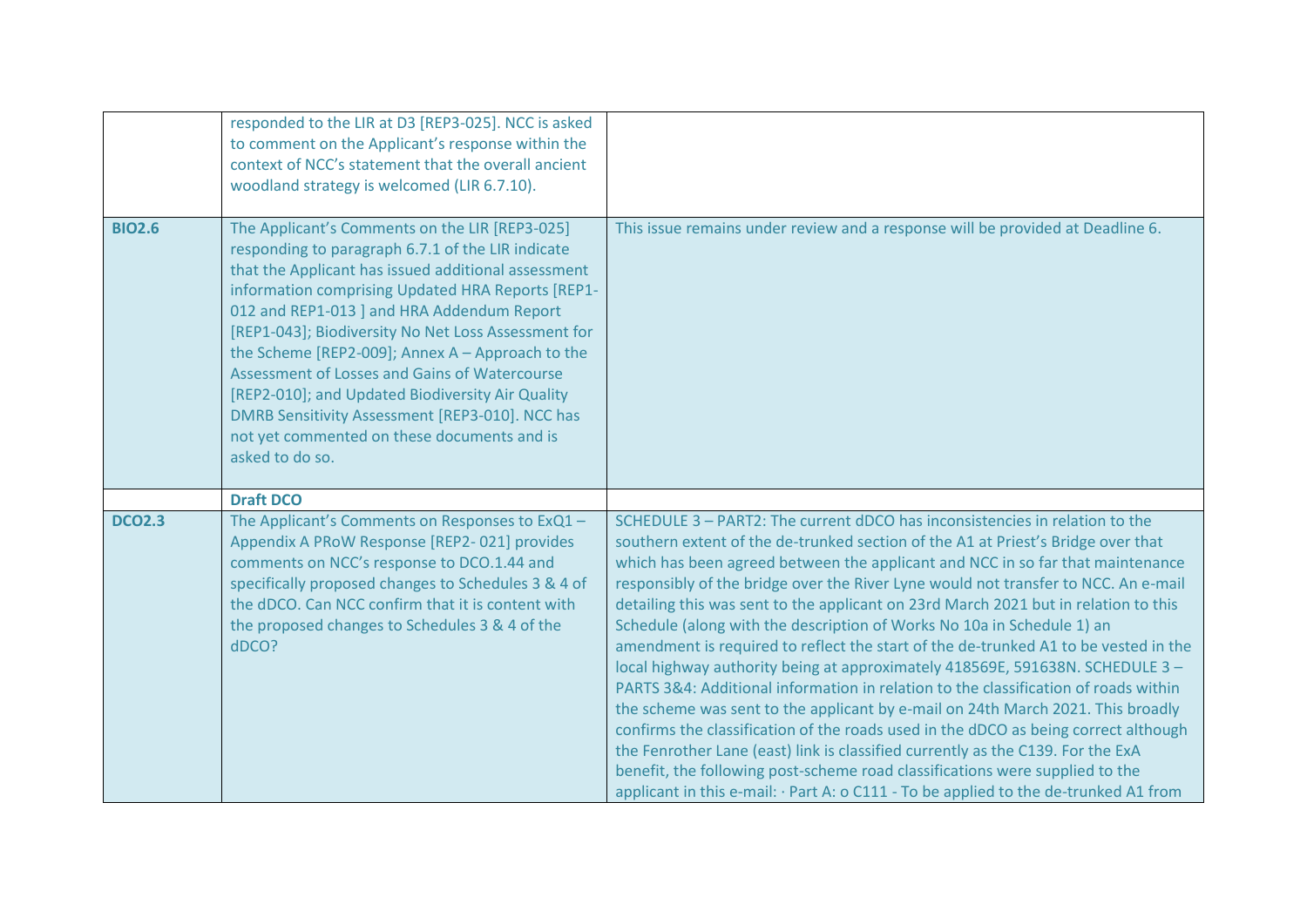|               |                                                                                                  | West Moor Junction through to the new Fenrother Junction (Works No. 9I, 10B,<br>16L) - this would require the reclassification of Fenrother Lane (east) from C139 to<br>C111 (Works No. 9I); o C129 - To be applied from the new junction to the west of<br>the de-trunked A1, along the de-trunked A1 to the Tritlington Road junction<br>(Northern Section Works No. 10A); o U6727 - To be applied to the de-trunked A1<br>from the Tritlington Road junction to the end of the future adopted highway before<br>Priests Bridge (Majority of Southern Section Works No. 10A; o C134 - To be applied<br>to the new link from Bywell Road to West Moor Road (Works No. 16B); o C133 - To<br>be applied to the realigned West Moor Road (Works No. 16D). · Part B: o U3158 -<br>To be applied to the new East Hall Link Road (Works No. 29I); o U3151 - To be<br>applied to the new section of West Hall Link Road to connect with the existing<br>layby (Works No. 29H) o U3004 - To be applied to the new Rock South Farm access<br>road (Works No. 30B).<br>SCHEDULE 3 - PART 5: No comments to make.<br>The Council has reviewed the changes to Schedule 4 contained in the draft DCO -<br>Revision 4 with respect to public rights of way and supports all of the changes.<br>SCHEDULE 3 - PART 6: The extent of the footways/cycleways to be provided may<br>change as a result of the ongoing discussions in relation to access for non-<br>motorised users as discussed in the Issue Specific Hearing Sessions and in the<br>Deadline 4 submissions. As stated in our initial Relevant Representation (Ref: RR-<br>001) there are proposed footways within the scheme that do not connect to<br>existing infrastructure especially at the new grade separated crossings of the new<br>dualled A1. In respect to the dDCO as submitted and notwithstanding the above,<br>the following comments are made: · Footway on Fenrother Junction connector<br>road: Shall continue eastwards to connect with existing/diverted footway on de-<br>trunked A1 · Footway on Causey Park Overbridge: Shall continue eastwards to<br>connect with the existing/improved footway on the de-trunked A1. |
|---------------|--------------------------------------------------------------------------------------------------|-------------------------------------------------------------------------------------------------------------------------------------------------------------------------------------------------------------------------------------------------------------------------------------------------------------------------------------------------------------------------------------------------------------------------------------------------------------------------------------------------------------------------------------------------------------------------------------------------------------------------------------------------------------------------------------------------------------------------------------------------------------------------------------------------------------------------------------------------------------------------------------------------------------------------------------------------------------------------------------------------------------------------------------------------------------------------------------------------------------------------------------------------------------------------------------------------------------------------------------------------------------------------------------------------------------------------------------------------------------------------------------------------------------------------------------------------------------------------------------------------------------------------------------------------------------------------------------------------------------------------------------------------------------------------------------------------------------------------------------------------------------------------------------------------------------------------------------------------------------------------------------------------------------------------------------------------------------------------------------------------------------------------------------------------------------------------------------------------------------------------------------------------------------------------------------------------|
| <b>DCO2.6</b> | Point 25 of NCC's Response to Action Points from<br>Hearings [REP4-074] stated that there may be | The council does not have an alternative wording to suggest for R4 but will discuss<br>with the applicant prior to deadline 6, however it was clear at the hearing sessions                                                                                                                                                                                                                                                                                                                                                                                                                                                                                                                                                                                                                                                                                                                                                                                                                                                                                                                                                                                                                                                                                                                                                                                                                                                                                                                                                                                                                                                                                                                                                                                                                                                                                                                                                                                                                                                                                                                                                                                                                     |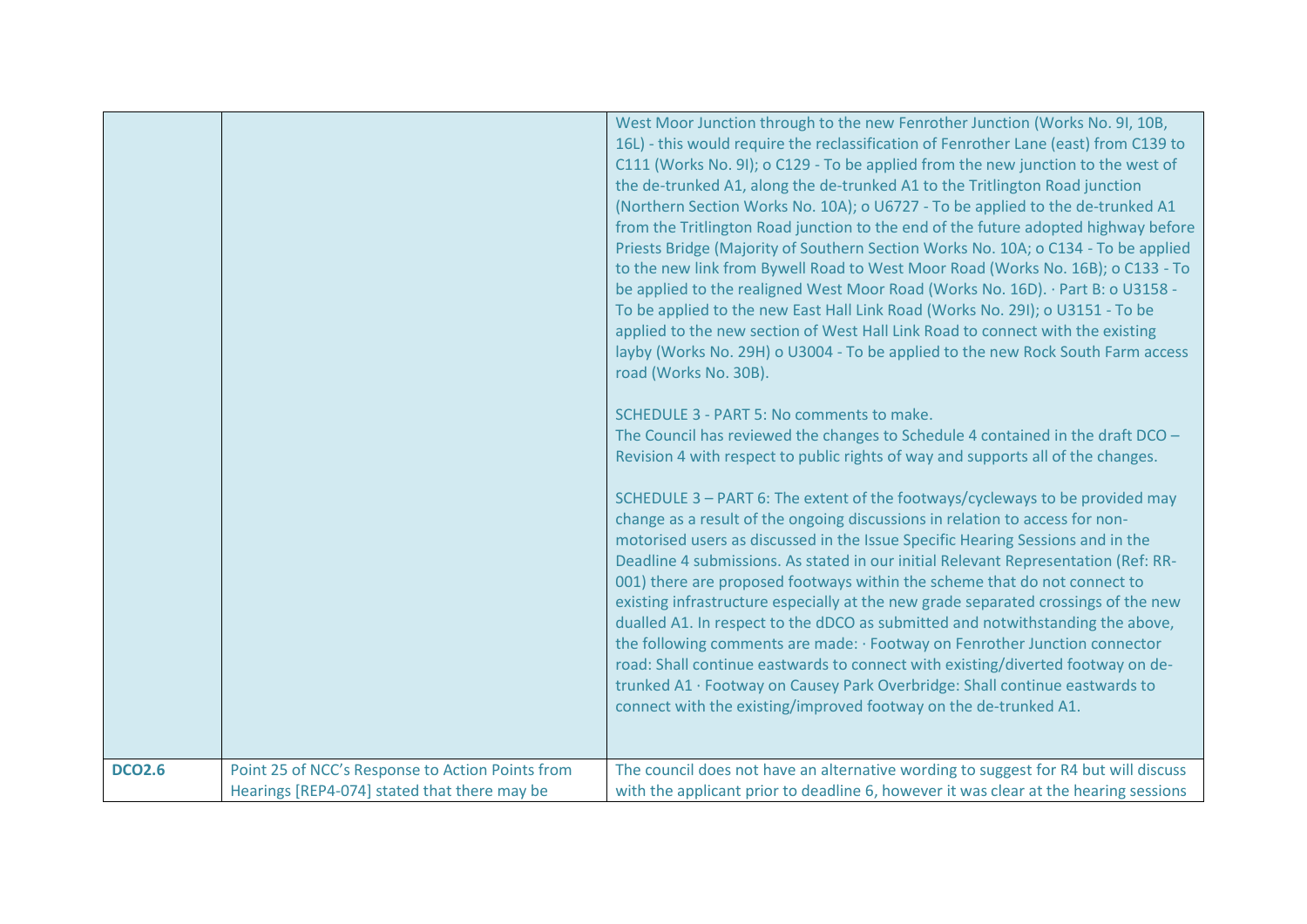|                | alternative wording which could make R4 clearer,<br>easier to follow and more explicit as there is<br>potentially multiple cross-referencing between<br>documents. NCC is asked to expand on its concerns<br>about the drafting of R4 and to propose amended<br>wording at Deadline 5. The Applicant is asked to<br>respond to NCC's suggestion at Deadline 6 unless the<br>matter is agreed between the parties in the<br>meantime.                                                                                                                                  | that the applicant wishes the requirements to be worded in this way. The<br>comment reflects the discussion at the hearing sessions that it is important the<br>Local Planning Authority is clear what the documents are, what the approved plans<br>are etc. during the discharging of the requirements and during the implementation<br>phase of the project.                                                                                                                                                                                                                                                                                                                                                                                                                                                                                                                                                    |
|----------------|-----------------------------------------------------------------------------------------------------------------------------------------------------------------------------------------------------------------------------------------------------------------------------------------------------------------------------------------------------------------------------------------------------------------------------------------------------------------------------------------------------------------------------------------------------------------------|--------------------------------------------------------------------------------------------------------------------------------------------------------------------------------------------------------------------------------------------------------------------------------------------------------------------------------------------------------------------------------------------------------------------------------------------------------------------------------------------------------------------------------------------------------------------------------------------------------------------------------------------------------------------------------------------------------------------------------------------------------------------------------------------------------------------------------------------------------------------------------------------------------------------|
| <b>DCO2.10</b> | Point 25 of NCC's Response to Action Points from<br>Hearings [REP4-074] stated that the Council was<br>satisfied that R9 provides for archaeological remains<br>to be identified and recorded but recognised that<br>alternative wording could make the requirement<br>clearer, easier to follow and more explicit.<br>NCC is asked to expand on its concerns about the<br>drafting of R4 and to propose amended wording at<br>D5. The Applicant is asked to respond to NCC's<br>suggestion at D6 unless the matter is agreed<br>between the parties in the meantime. | The Council would like the applicant to confirm what the purpose of the<br>Archaeological Control Plan will be that is referred to in R4. If the Archaeological<br>Control Plan is to identify areas of archaeological mitigation then reference to the<br>plan it should also be incorporated into R9. The council does not have a suggested<br>alternative wording but will endeavour to discuss this with the applicant prior to<br>deadline 6 and come to an agreement on this issue.                                                                                                                                                                                                                                                                                                                                                                                                                          |
| <b>DCO2.14</b> | Sch. 4 - Permanent Stopping up of Streets, Public<br>Rights of Way and Private Means of Access. Is NCC<br>content with the Applicant's proposed changes to<br>Sch. 4 at D4?                                                                                                                                                                                                                                                                                                                                                                                           | PART1: The amendments to the Part 1 of Schedule 4 are acceptable in broad terms<br>and include road classification numbers where relevant. Some typographical errors<br>are present in the Schedule and we trust these will be picked up in future versions<br>of the dDCO. The labelling of location points currently shown in the Rights of Way<br>and Access Plans in column (2) tie in to the drawings, however, following our<br>ongoing discussions in respect to the limits of future adoption, it may be that these<br>locations are relocated slightly to ensure that future highway verge is not Stopped<br>Up under this Schedule. For example, Point 15/I on Sheet 15 of the Rights of Way<br>and Access Plans may require relocation slightly east so that the highway verge and<br>embankment that will be created through the realignment of the B6341 under<br>Works 29A remains as public highway |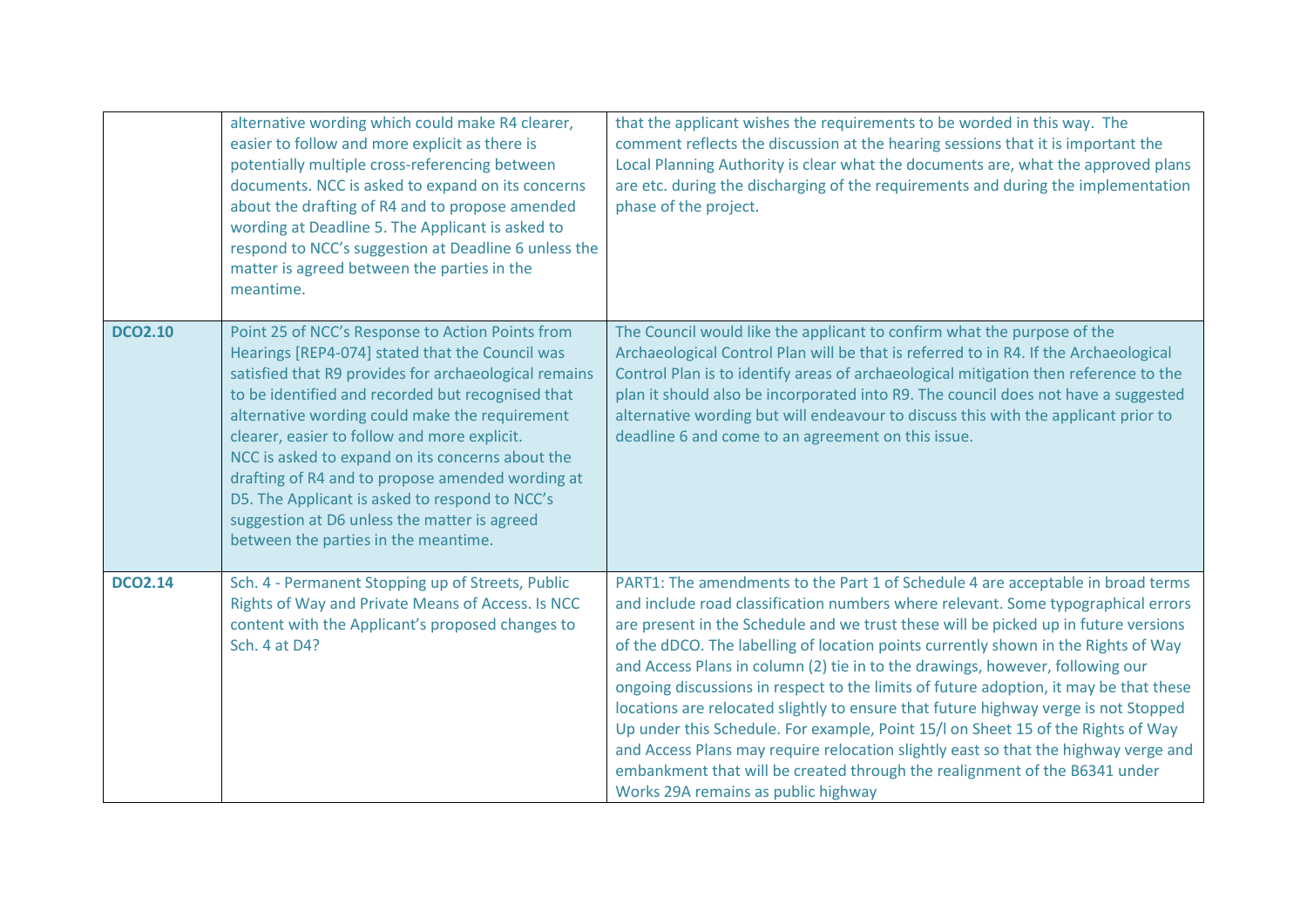|              |                                                                                                                                                                                                                                                                                                                                                                                                                                                      | PART 2: no comments to make. The Council has reviewed the changes to Schedule<br>4 contained in the draft DCO - Revision 4 with respect to public rights of way and<br>supports all of the changes.                                                                                                                                                                                                                                                                                 |
|--------------|------------------------------------------------------------------------------------------------------------------------------------------------------------------------------------------------------------------------------------------------------------------------------------------------------------------------------------------------------------------------------------------------------------------------------------------------------|-------------------------------------------------------------------------------------------------------------------------------------------------------------------------------------------------------------------------------------------------------------------------------------------------------------------------------------------------------------------------------------------------------------------------------------------------------------------------------------|
|              | <b>Landscape and Visual</b>                                                                                                                                                                                                                                                                                                                                                                                                                          |                                                                                                                                                                                                                                                                                                                                                                                                                                                                                     |
| <b>LV2.2</b> | The plans which form Appendix LV.2 Trees to be<br>Removed and Replaced at Coronation Avenue WQ<br>LV.1.8 [REP1-044] are annotated 'Draft'. The<br>Applicant is asked to explain how this relates to the<br>requirement in R5(3) of the dDCO for the<br>landscaping scheme to include a strategy for the<br>replacement of trees which are to be removed at<br>Coronation Avenue? IPs are asked to comment on<br>the proposals for Coronation Avenue. | The number and location of replacement trees for Coronation Avenue as illustrated<br>on the draft plans are appropriate. These proposals are now also reflected on 6.31<br>Landscape Mitigation Masterplan - Part A - Rev 2 submitted at Deadline 4.                                                                                                                                                                                                                                |
| <b>LV2.6</b> | Appendix LV3 Response to LV.1.13 [REP1-051]<br>considers potential additional mitigation measures,<br>their suitability and the prospect of potentially<br>reducing significant effects to non-significant. What<br>are the views of IPs in respect of these further<br>potential mitigation measures?                                                                                                                                               | Additional mitigation has been discussed and agreed with the Applicant at West<br>Moor and Fenrother junctions and to the west of Causey Park Bridge. This is<br>reflected on 6.31 Landscape Mitigation Masterplan - Part A - Rev 2 submitted at<br>Deadline 4. This represents a welcome improvement in the landscape mitigation<br>proposals although NCC agree with the assessment provided by the Applicant that<br>the previously identified significant effects would remain. |
| <b>LV2.8</b> | Reference 1.1.23 of the Applicant's response to<br>Relevant Representations [REP1-064] suggests that<br>matters are agreed in relation to the replacement of<br>any vegetation and trees to restore Coronation<br>Avenue. Could both the Applicant and NCC confirm<br>that this position is resolved?                                                                                                                                                | Draft plans [REP1-044] submitted at Deadline 1 propose enhanced replacement of<br>trees on Coronation Avenue and are in line with what was discussed and agreed<br>with the Applicant in January 2021 (also see response to LV2.2). NCC are content<br>that this position is resolved.                                                                                                                                                                                              |
| <b>LV2.9</b> | The Applicant's Response to Deadline 2 Submissions<br>[REP3-024] noted that NCC has still to carry out a                                                                                                                                                                                                                                                                                                                                             | This issue remains under review. A response will be provided at Deadline 6.                                                                                                                                                                                                                                                                                                                                                                                                         |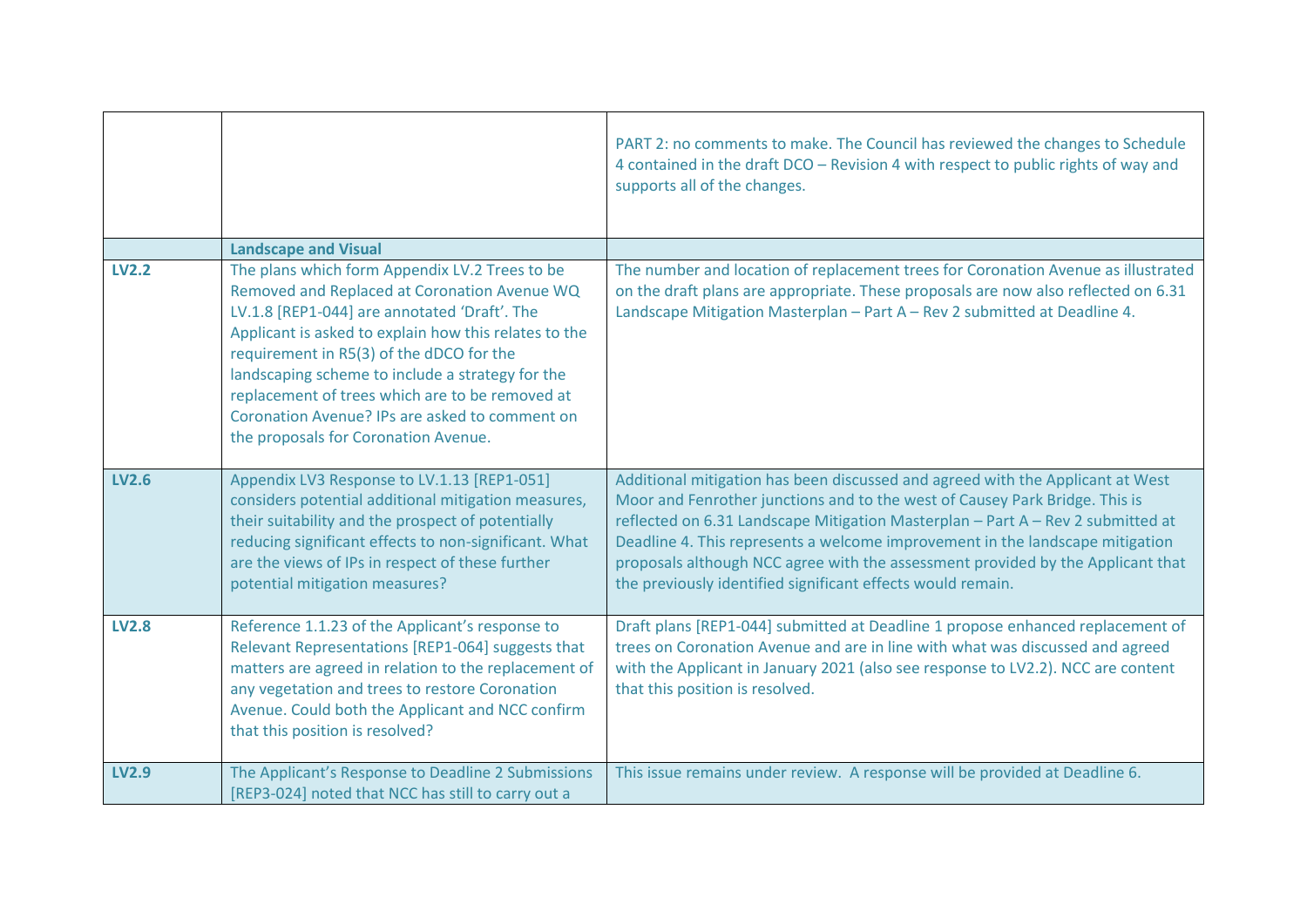|               | detailed review of Appendix LV.1 [REP1-050]. NCC is<br>asked to respond.                                                                                                                                                                                                                                                                                                                                                                                                                      |                                                                                                                                                                                                                                                                                                                                       |
|---------------|-----------------------------------------------------------------------------------------------------------------------------------------------------------------------------------------------------------------------------------------------------------------------------------------------------------------------------------------------------------------------------------------------------------------------------------------------------------------------------------------------|---------------------------------------------------------------------------------------------------------------------------------------------------------------------------------------------------------------------------------------------------------------------------------------------------------------------------------------|
| <b>LV2.10</b> | As defined within Policy S5 of the Northumberland<br>County and National Park Joint Structure Plan, a<br>specific section of the scheme lies within the Green<br>Belt [REP1-071]. The emerging NCC Local Plan seeks<br>to confirm the boundaries of the Green Belt. Could<br>NCC confirm the status of the emerging policy and<br>provide an update on when the emerging NCC Local<br>Plan is expected to be adopted.                                                                         | The Northumberland Local Plan Examination has now concluded and the inspector<br>has written to the Council to advise that the plan is sound subject to a number of<br>major modifications. The modifications do not involve the Green Belt boundary in<br>this part of the County. The plan is expected to be adopted later in 2021. |
| LV2.16        | In response to [REP1-036], NCC has raised concerns<br>[REP2-025] in relation to the mitigation measures for<br>receptors at VP27 - View looking northeast from<br>Howdens Glebe cottages, off West Moor Road, and<br>also road users at West Moor. Can the Applicant<br>provide an update on this matter?                                                                                                                                                                                     | See response to LV2.6.                                                                                                                                                                                                                                                                                                                |
| <b>LV2.17</b> | [REP1-036] identifies that residential receptors at<br>VP1, VP6, VP10 and VP36 will be subject to adverse<br>visual effects. The justification provided states that<br>these will typically arising where views would be<br>experienced at close quarters or where existing open<br>and expansive elevated views of open countryside<br>would be impacted by the construction of the<br>Scheme. Does NCC agree with this assessment and<br>that no further mitigation measures are necessary? | NCC agrees with this assessment and is content that no further mitigation<br>measures are necessary.                                                                                                                                                                                                                                  |
| <b>LV2.18</b> | [REP1-036] identifies that PRoW users in relation to<br>VP4, VP6, VP29, VP32, VP33, VP37 will be subject to<br>large adverse visual effects. It also identifies that<br>Users of Long Distance Path VP24 will too be subject<br>to large adverse visual effects. The justification<br>provided states that these will typically arising<br>where views would be experienced at close quarters                                                                                                 | NCC agrees with this assessment and is content that no further mitigation<br>measures are necessary.                                                                                                                                                                                                                                  |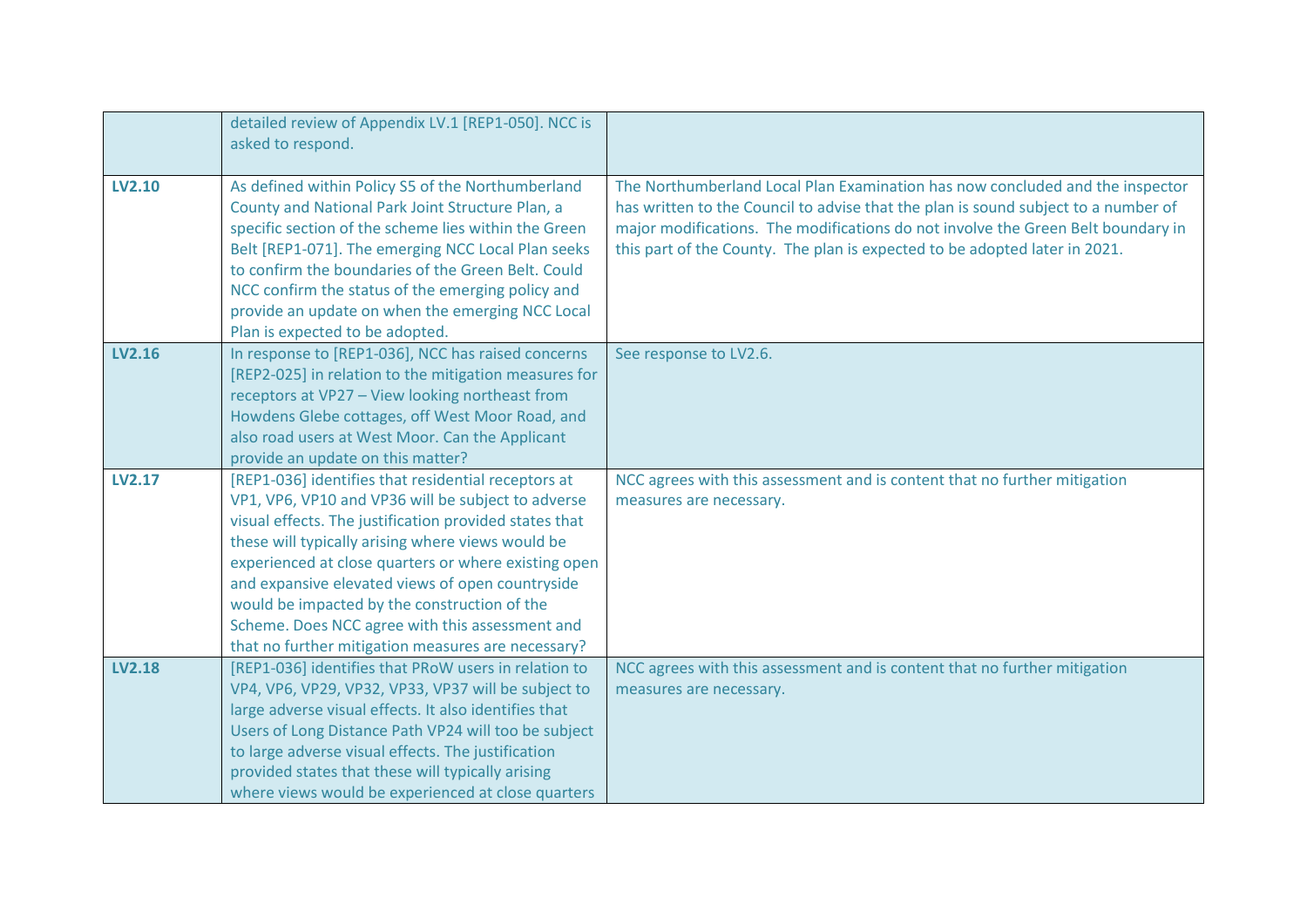|              | or where existing open and expansive elevated<br>views of open countryside would be impacted by the<br>construction of the Scheme. Does NCC agree with<br>this assessment and that no further mitigation<br>measures are necessary?                                                                                                                                         |                                                                                                                                                                                                                                                                                                                                                                                                                                                                                                                                                                                                                                                                                                                                                                                                                                                                                                                                                                                                                                                                                                                                                                                                   |
|--------------|-----------------------------------------------------------------------------------------------------------------------------------------------------------------------------------------------------------------------------------------------------------------------------------------------------------------------------------------------------------------------------|---------------------------------------------------------------------------------------------------------------------------------------------------------------------------------------------------------------------------------------------------------------------------------------------------------------------------------------------------------------------------------------------------------------------------------------------------------------------------------------------------------------------------------------------------------------------------------------------------------------------------------------------------------------------------------------------------------------------------------------------------------------------------------------------------------------------------------------------------------------------------------------------------------------------------------------------------------------------------------------------------------------------------------------------------------------------------------------------------------------------------------------------------------------------------------------------------|
|              | <b>Material Resources</b>                                                                                                                                                                                                                                                                                                                                                   |                                                                                                                                                                                                                                                                                                                                                                                                                                                                                                                                                                                                                                                                                                                                                                                                                                                                                                                                                                                                                                                                                                                                                                                                   |
| <b>MR2.2</b> | The Applicant's Comments on the LIR [REP3-025]<br>responding to paragraph 6.10.3 of the LIR address<br>discrepancies raised by NCC in the potential capacity<br>for inert landfill in the county as set out in Table 13-<br>11 of the ES [APP-056] [APP-057]. Is NCC content<br>with the Applicant's response?                                                              | The Applicant has responded by to state that removing the availability of landfill<br>capacity from Merryshields Quarry and Alcan Ash Lagoons, the total regional<br>capacity falls by less than 200,000 metres <sup>3</sup> . They have not included a calculation for<br>Hollings Hill, but most recent Environment Agency data suggests another 40,000<br>metres <sup>3</sup> should be included in this calculation (leaving an available capacity of<br>532,853 metres <sup>3</sup> at this site). The applicant states that the overall reduction is less<br>than 0.7% of the regional capacity for landfill and is therefore not significant. This is<br>accepted, although it is perhaps worth noting that the majority of this regional<br>capacity is found in sites in Durham and Teesside. When removing the Alcan Ash<br>Lagoons and Merryshields Quarry sites, the most recent Environment Agency data<br>finds a remaining landfill capacity of 1,452,862 metres <sup>3</sup> in Northumberland.<br>However, it is agreed that when assessing on a regional basis the reduction in<br>available capacity does not materially affect the findings of the assessment carried<br>out. |
|              | <b>Noise and Vibration</b>                                                                                                                                                                                                                                                                                                                                                  |                                                                                                                                                                                                                                                                                                                                                                                                                                                                                                                                                                                                                                                                                                                                                                                                                                                                                                                                                                                                                                                                                                                                                                                                   |
| <b>NV2.5</b> | Paragraph 6.9.32 of the ES [APP-042] states that<br>reflective noise barriers are proposed for two<br>locations. What other mitigation measures are being<br>considered if these were not provided? Why are<br>these only proposed and not agreed? How has the<br>assessment of environmental impacts<br>accommodated the uncertainty surrounding the<br>proposed barriers? | Some responses to these questions may lie with the applicant as the Public Health<br>Protection Unit can only comment upon the information submitted and which is in<br>the public domain. If the applicant has considered other options and not presented<br>them, then we are unable to comment upon them.<br>The proposal includes reflective noise barriers on Part A of the scheme only; at<br>Northgate Farm (PNB1) and at Felmoor/Bockenfield (PNB4).<br>[1] It is noted that a low noise road surface is also proposed for the section of<br>carriageway in the location of Northgate Farm. Should the barrier not be                                                                                                                                                                                                                                                                                                                                                                                                                                                                                                                                                                     |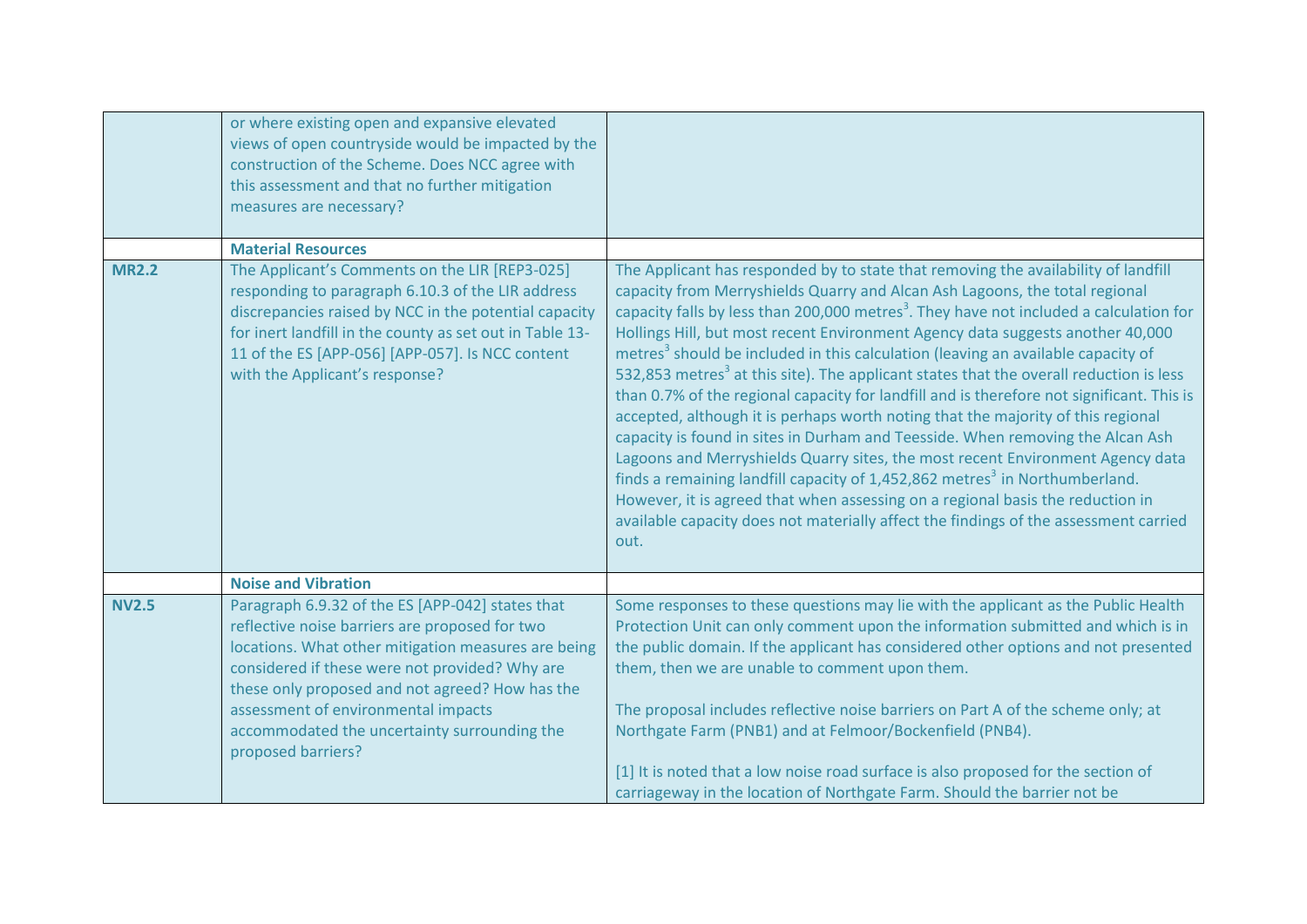|  | constructed then one receptor at Northgate Farm would be eligible for<br>compensation under the Noise Insulation Regulations.                                                                                                                                                                                                                                                                                                                                                          |
|--|----------------------------------------------------------------------------------------------------------------------------------------------------------------------------------------------------------------------------------------------------------------------------------------------------------------------------------------------------------------------------------------------------------------------------------------------------------------------------------------|
|  | [2] The role of the Public Health Protection Unit is to provide technical advice to<br>Northumberland County Council on this application, in this role we indicate<br>whether the submitted information is factually and technically correct and follows<br>legislation and guidance.                                                                                                                                                                                                  |
|  | [3] The Public Health Protection Unit are unable to answer this question other than<br>to comment that it appears the option is either the reflective barrier(s) to be<br>incorporated or not.                                                                                                                                                                                                                                                                                         |
|  | Comments;<br>It appears that because of the assessment criteria in the previous version of the<br>DMRB (HD 213/11) to the current one (LA 111) has changed, specifically in the way<br>that vehicle speed are "banded" has led to some differences in the previous and<br>current noise predictions.                                                                                                                                                                                   |
|  | For the one impacted dwelling at Northgate Farm it appears that should the<br>reflective barrier (PNB1) not be built the property would be eligible for<br>compensation under the Noise Insulation Regulations. Whilst not ideal, this might<br>allow the occupant to invest in some noise mitigation of their own (ie enhanced<br>glazing). Felmoor/Bockenfield would not be eligible for compensation under the<br>Noise Insulation Regulations.                                     |
|  | In respect of Felmoor/Bockenfield (PNB4), it is noted in Section 3.2.6 of the that<br>"The results (following LA 111 (Ref. 1.1) methodology) for Felmoor Park and<br>Bockenfield Holiday Park were also compared with the results following HD 213/11<br>(Ref. 1.2) methodology. Whilst the predicted noise levels have changed due to the<br>factors discussed above, no receptors in this area are likely to experience significant<br>adverse effects, as was previously the case." |
|  | Following comments included in the supporting documents, the Public Health                                                                                                                                                                                                                                                                                                                                                                                                             |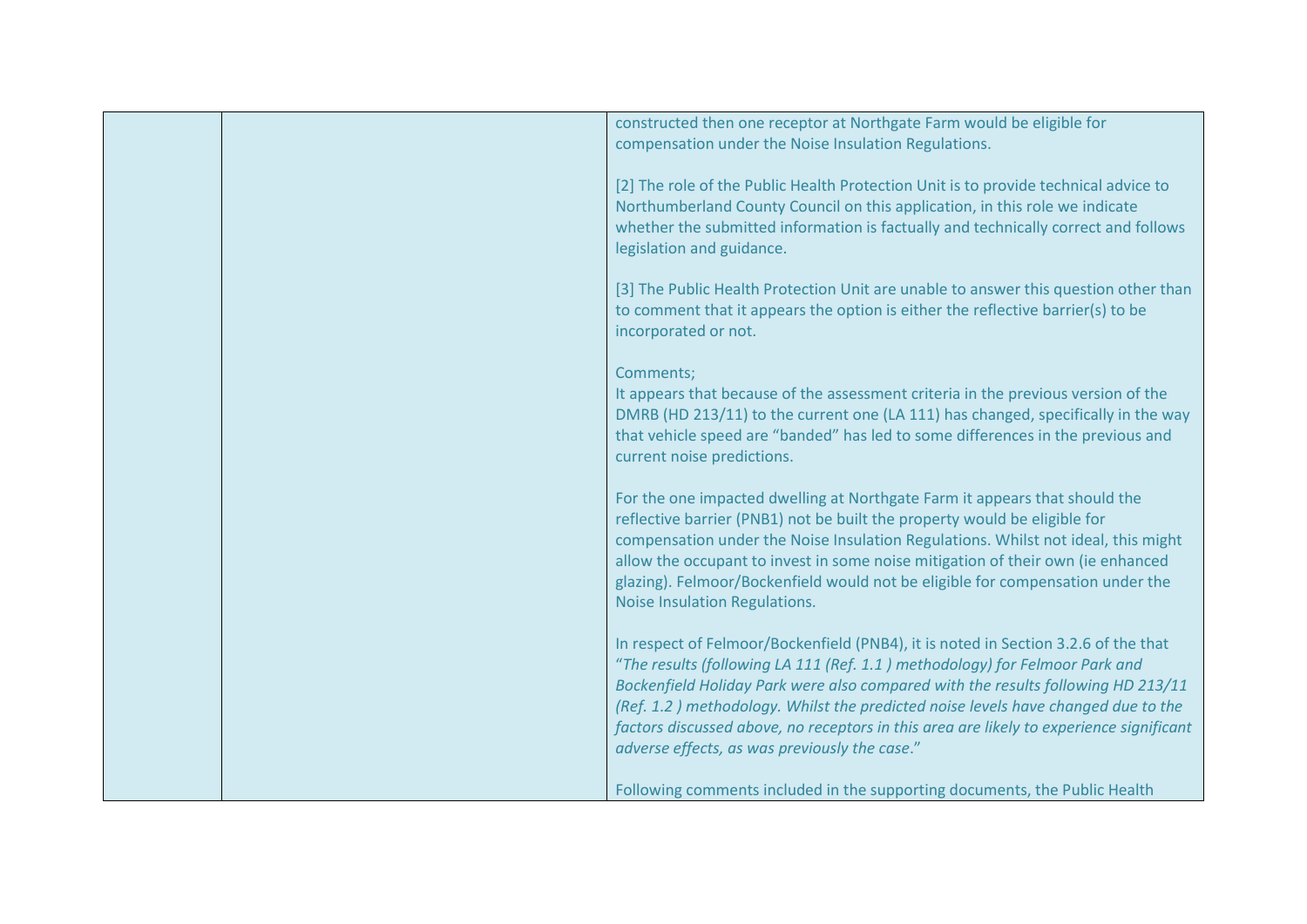|  | Protection Unit are also unsure of the occupation types for these two sites<br>although Felmoor Park appears to offer sales and rentals the same is not clear for<br><b>Bockenfield Country Park.</b>                                                                                                                                                                                                                                                                                                                                                                                                                                                                                                                                                                                               |
|--|-----------------------------------------------------------------------------------------------------------------------------------------------------------------------------------------------------------------------------------------------------------------------------------------------------------------------------------------------------------------------------------------------------------------------------------------------------------------------------------------------------------------------------------------------------------------------------------------------------------------------------------------------------------------------------------------------------------------------------------------------------------------------------------------------------|
|  | In terms of the magnitude of the impact, the Public Health Protection Unit cannot<br>replicate the noise modelling the applicant has commissioned but in respect of the<br>Northgate location, this is immediately north of the existing dual-carriageway.<br>Local knowledge of this location is that vehicles (particularly cars) begin<br>accelerating southbound at the point where the current access is to Northgate<br>Farm is off the A1, particularly where they are behind slower moving vehicles. On<br>the northbound carriageway, the dualled section ends just south of the A697<br>flyover but traffic is still travelling at speeds greater than 60 mph, again trying to<br>"jump" in front of vehicles in the nearside carriageway even filtering back in on the<br>hatched areas/ |
|  | It is difficult to select a road link section in the submitted traffic data which shows<br>representative baseline, Do-Minimum 2023 and a Do-Something 2023 traffic flows<br>at Northgate. However, using a DfT road census point (Site number: 8427) just<br>south of Northgate and the A697 junction which has an AADT of approximately 30k<br>in 2015, road link 2303_24021 seems to have a corresponding 2015 traffic flow.<br>This link has a 2015 Base or 28756, Do-Minimum 2023 of 29852 and a Do-<br>Something 2023 of 30423 and taking a higher HDV of 11 per cent from elsewhere<br>for each scenario). This indicates that even without dualling there would be an<br>increase in traffic flows of about 4 per cent, with dualling the increase would be<br>about a 6 per cent increase. |
|  | A simplified noise calculation is included in The Calculation of Road Noise<br>(Department of Transport, 1988) which includes a number of factors to predict<br>road traffic noise, but the main contributions are from the traffic flows (AADT) and<br>HDV percentage. Using the calculation in CRTN, with an increase of six per cent<br>over baseline indicates a less than one decibel increase in noise levels at ten<br>metres from the carriageway. The difference between Do-Minimum 2023 and Do-<br>Something 2023 is around 0.1 decibels. The CRTN calculation predicts noise levels                                                                                                                                                                                                      |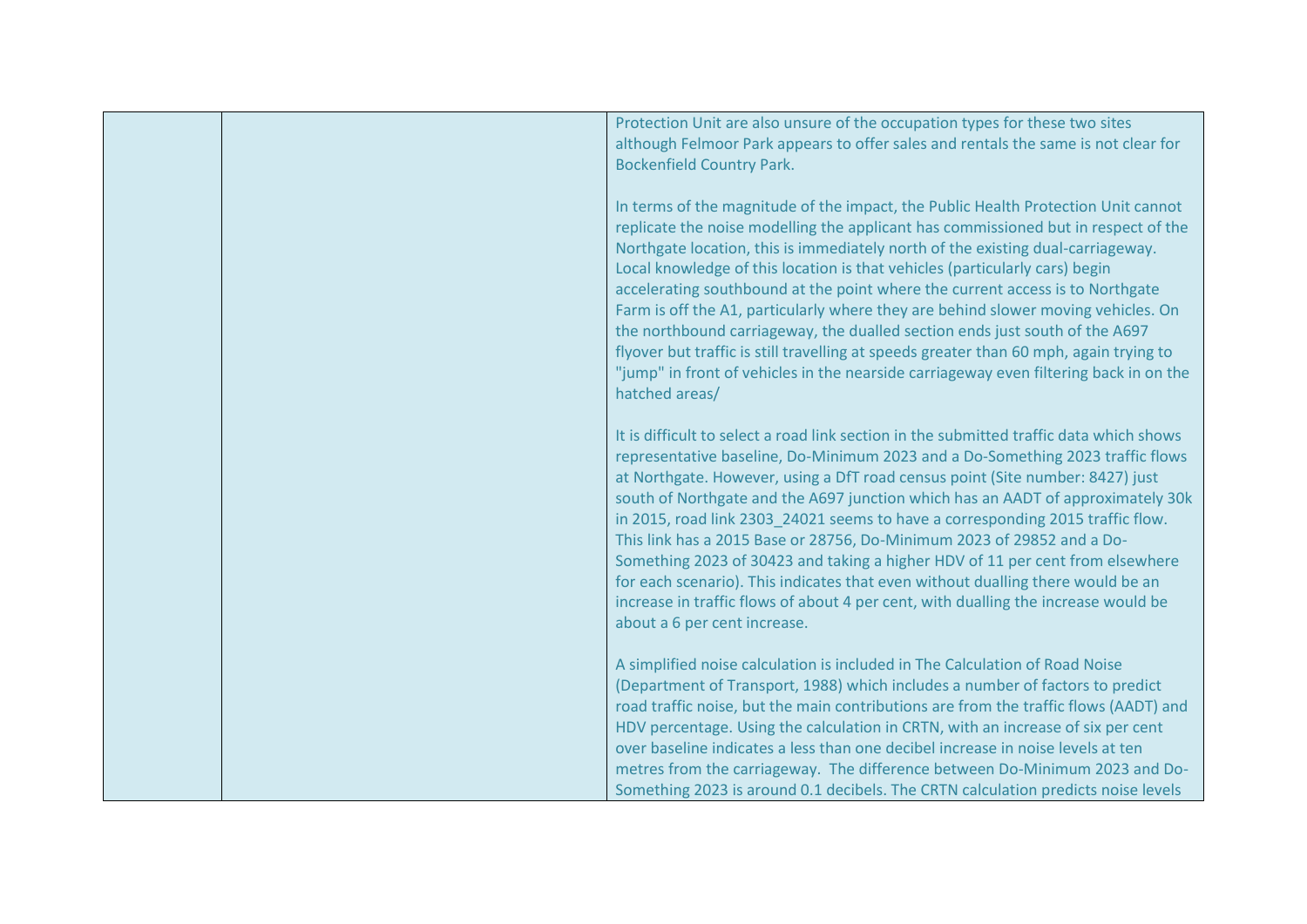|              |                                                                                                                                                                                                                                                                                                                                                                                                                                                                                                    | at 10 metres from the carriageway. The western, gable end of Northgate Farm is<br>approximately 8.5 metres from the carriageway and 1 & 2 Warreners Cottages<br>about 13 metres from the carriageway.                                                                                                                                                                                                                                                                                                                                                                                       |
|--------------|----------------------------------------------------------------------------------------------------------------------------------------------------------------------------------------------------------------------------------------------------------------------------------------------------------------------------------------------------------------------------------------------------------------------------------------------------------------------------------------------------|---------------------------------------------------------------------------------------------------------------------------------------------------------------------------------------------------------------------------------------------------------------------------------------------------------------------------------------------------------------------------------------------------------------------------------------------------------------------------------------------------------------------------------------------------------------------------------------------|
|              | <b>Traffic and Transport</b>                                                                                                                                                                                                                                                                                                                                                                                                                                                                       |                                                                                                                                                                                                                                                                                                                                                                                                                                                                                                                                                                                             |
| <b>TT2.1</b> | At D1 the Applicant submitted a revised version of<br>the Rights of Way and Access Plans [REP1-003]. The<br>key indicates that the revision reflects amendments<br>to Rights of Way Refs and details. This was further<br>updated at D2 [REP2-003] with the description<br>amended to 'Examination Deadline 02 Update'. The<br>Applicant is asked to explain the source of these<br>updates? Do they incorporate changes proposed by<br>NCC? Can NCC confirm the accuracy of the revised<br>plans? | No comments to make at the present time on the accuracy of the plans.                                                                                                                                                                                                                                                                                                                                                                                                                                                                                                                       |
| <b>TT2.2</b> | The Applicant's Response to D3 Submissions [REP4-<br>024] states that the Applicant's Comments on<br>Responses to Written Questions - Appendix A -<br>Public Rights of Way Response [REP2-021] retains a<br>small number of minor amendments to references<br>which would be communicated in writing.<br>The Applicant and NCC are asked to provide an<br>update on addressing these outstanding matters.                                                                                          | The Council can confirm that either the minor amendments to the plans and<br>schedules have been made or are no longer required because of other changes to<br>the schedules.                                                                                                                                                                                                                                                                                                                                                                                                               |
| <b>TT2.3</b> | The Applicant submitted a revised Construction<br>Traffic management Plan at D1 [REP1-025] [REP1-<br>026]. NCC is asked to confirm whether the document<br>is acceptable in its current form. The Applicant is<br>asked to confirm whether or not this is a draft<br>document subject to approval through the DCO. NE<br>is asked to comment on the advice regarding the use<br>of the A1068 as a diversion route.                                                                                 | The applicant has submitted a further revision to the Construction Traffic<br>Management Plan at D3 [REP3-015 and REP3-026] that incorporates the minor<br>changes made in our response to the original document. Actions and point of<br>clarification in relation to the document were discussed at a meeting with the<br>applicant on 15th February and the actions and points of note from that meeting<br>are agreed.<br>It is assumed that these points will be confirmed in a subsequent submission of the<br>Construction Traffic Management Plan and the meeting notes forming the |